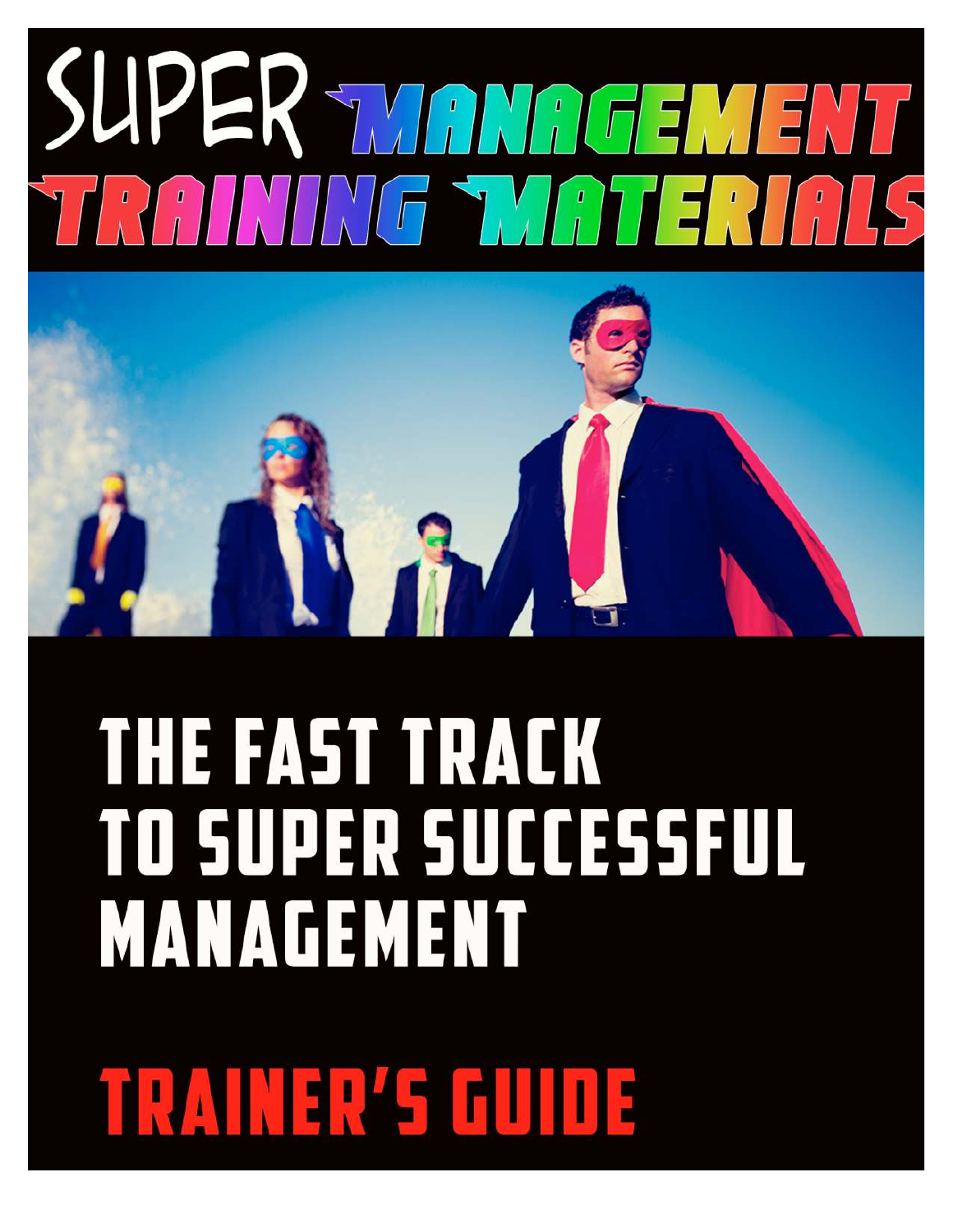## **The Fast Track to SUPER Successful Management Lesson Plan**

6 hours

| <b>Materials:</b>       | Facilitator Guide, Participant Guide, PowerPoint<br>Presentation, Flip Chart, Markers |
|-------------------------|---------------------------------------------------------------------------------------|
| <b>Equipment:</b>       | Laptop, Projector                                                                     |
| <b>Trainers Needed:</b> | $1 - 2$                                                                               |
| <b>Training Format:</b> | Instructor-led                                                                        |
| Participants:           | 25-30 (recommended)                                                                   |

## **Class Objectives***:*

At the end of this workshop you will be able to:

- Understand the role of members of the management team.
- Understand the basics of employment laws in order to enforce the rules and understand the consequences of breaking them.
- Recognize what it means to "lead by example" and the difference between leading and managing.
- Understand how influence can help you become a better leader and how it can allow you to accomplish more.
- Recognize how building the right relationships in the workplace can benefit you and your career and how first impressions can impact your entire working relationship.
- Explain the importance of communicating like a leader and realize how communication styles can either help or hinder understanding.
- Understand key elements to building a strong and effective team.
- Understand the challenges and advantages of managing former peers and know how to make the transition smoother for everyone.
- Handle uncomfortable and necessary conversations with team members.
- Coach and mentor employees to success using basic coaching techniques.
- Create an action plan to put these lessons into place in daily management activities.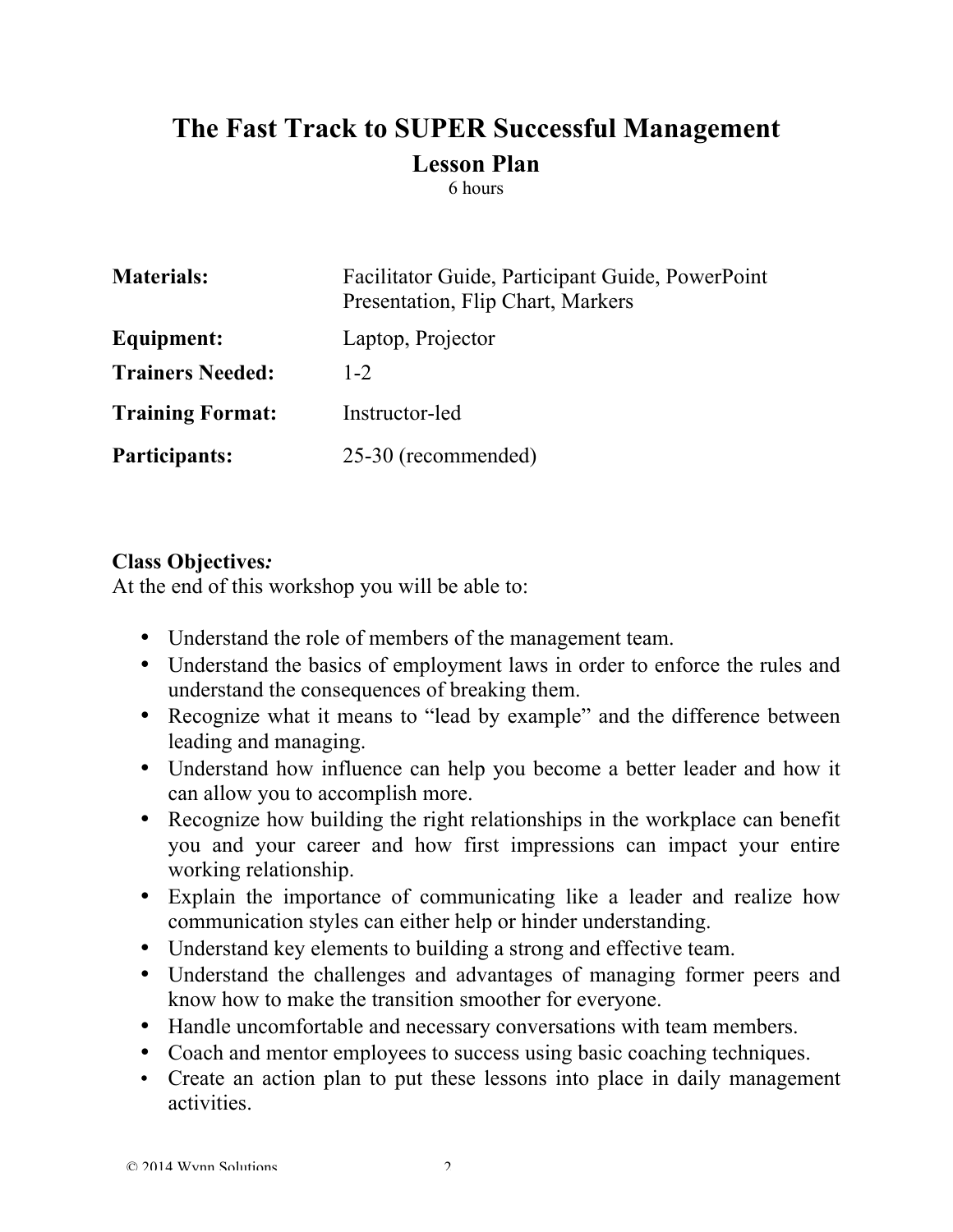| Time             | <b>Action</b>                                                                                                                                                                                                                                                                                                                                                                                                                                                                                                                                                                                                                                                                        | <b>Materials</b>                                        |
|------------------|--------------------------------------------------------------------------------------------------------------------------------------------------------------------------------------------------------------------------------------------------------------------------------------------------------------------------------------------------------------------------------------------------------------------------------------------------------------------------------------------------------------------------------------------------------------------------------------------------------------------------------------------------------------------------------------|---------------------------------------------------------|
| $5-10$ min       | <b>Welcome and Introductions</b>                                                                                                                                                                                                                                                                                                                                                                                                                                                                                                                                                                                                                                                     | PowerPoint<br>Slides $#1-2$                             |
|                  | Welcome to management! The purpose of this course<br>is to give people new to management the tools they<br>need to do their jobs effectively. This is an interactive<br>course, and you will retain the most benefit from the<br>information if you can participate and also relate the<br>information to your current situation. The information<br>in this course will help you manage the day-to-day<br>operations in your department and will also help keep<br>you out of trouble as you go. Keep this information<br>nearby, and also work closely with your Human<br>Resources department to keep up to date on impor-<br>tant, need-to-know information, policies, and laws. |                                                         |
|                  | Course objectives<br>Possible icebreaker activity – participant<br>introductions<br>• Position and department<br>• Are you new to the company or promoted?<br>• How much management experience do you<br>have?<br>• Are you currently managing former peers?<br>• What are your biggest management<br>concerns? (Flip chart and posted<br>responses to refer to during the course)                                                                                                                                                                                                                                                                                                   | Participant<br>Guide p. 2<br>Flip chart $\&$<br>markers |
|                  | <b>Section 1: Managing Employees</b>                                                                                                                                                                                                                                                                                                                                                                                                                                                                                                                                                                                                                                                 |                                                         |
| $10 \text{ min}$ | The Basics of Managing Employees<br>The difference between being the best employee<br>٠<br>and a manager<br>The No. 1 reason people are promoted<br>٠<br>into a management position is because<br>they were the absolute best at what they<br>did before.<br>The No. 1 reason people fail at these<br>٠<br>promotions is because they were<br>basically promoted into a position where<br>they no longer have the skills required to                                                                                                                                                                                                                                                 | PowerPoint<br>Slides $#3-4$                             |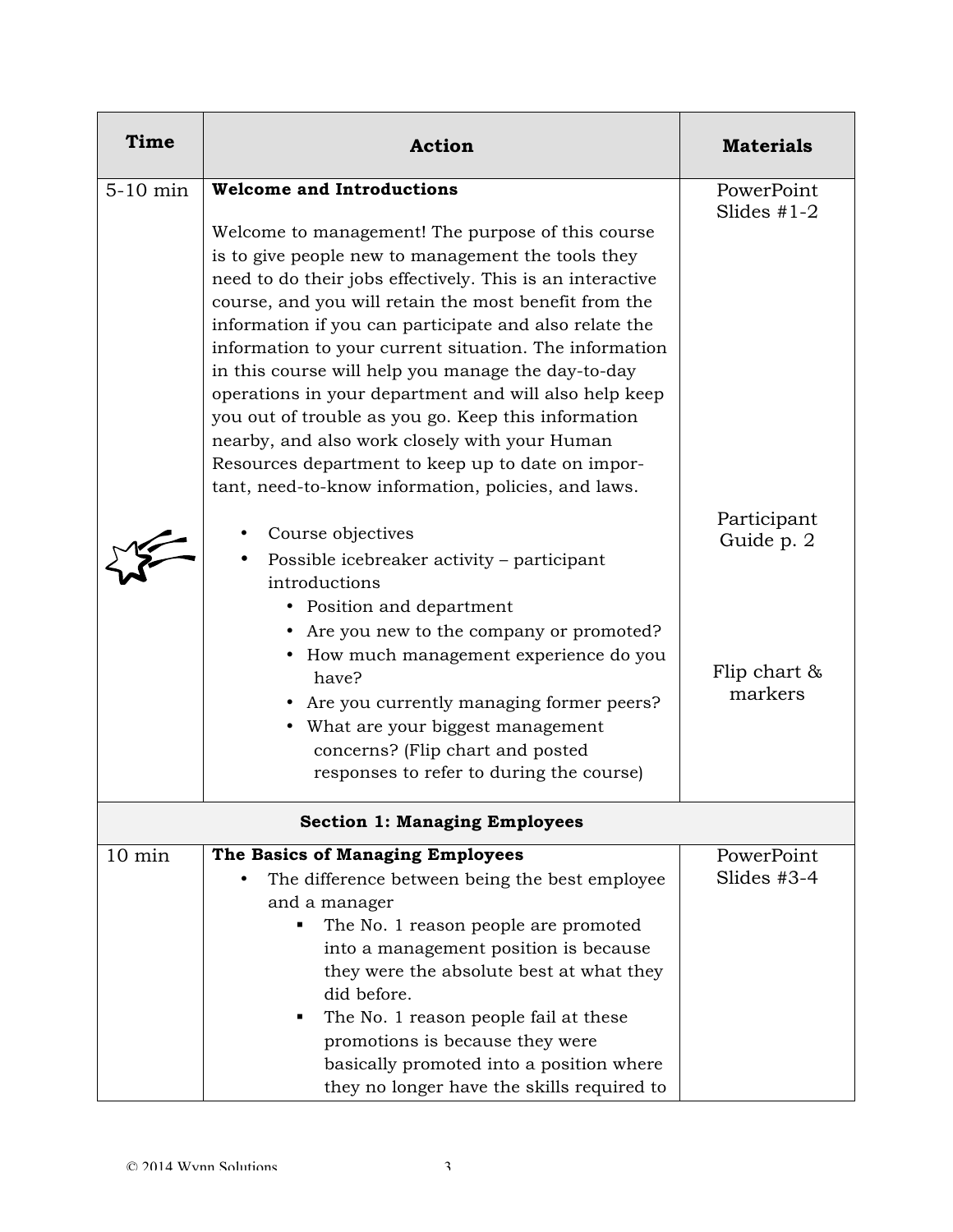| do the job - also known as being            |  |
|---------------------------------------------|--|
| promoted to their highest level of          |  |
| incompetence (Peter Principle).             |  |
| The truth is that being a manager calls     |  |
| for an entirely different skill set than    |  |
| being top widget maker. The most            |  |
| important thing is having people skills! If |  |
| you are not a "people person," you          |  |
| should probably be in a different           |  |
| position. Management is ALL about           |  |
| <b>people.</b> How do you inspire people to |  |
| excel in the workplace? How do you          |  |
| retain great employees? You cannot do       |  |
| any of these if you are incapable of        |  |
| working (closely) with people.              |  |
| Also, people will never follow anyone who   |  |
| is barking orders. There is a time and      |  |
| place for that kind of management; but      |  |
| unless you are in the military, it prob-    |  |
| ably isn't where you work. Managers         |  |
| have to have a basic level of influence in  |  |
| order to be effective. This influence is    |  |
| what inspires others to follow.             |  |
| What does that mean on a day-to-day basis?  |  |
| We are going to take a brief look at the    |  |
| roles and responsibilities of a             |  |
| management team member.                     |  |
| We will define influence and show how to    |  |
| gain this very important skill and how to   |  |
| use it properly. We will also talk about    |  |
| the importance of making a good first       |  |
| impression so that you start out on the     |  |
| right foot.                                 |  |
| We will focus on working with your team     |  |
| to gain consensus and understanding.        |  |
| Finally, we will look at the challenges     |  |
| and advantages of managing former           |  |
| peers. We will look at how to handle        |  |
| uncomfortable and necessary conver-         |  |
| sations and how to motivate people you      |  |
| used to work with, who may still want to    |  |
| see you as a peer.                          |  |
|                                             |  |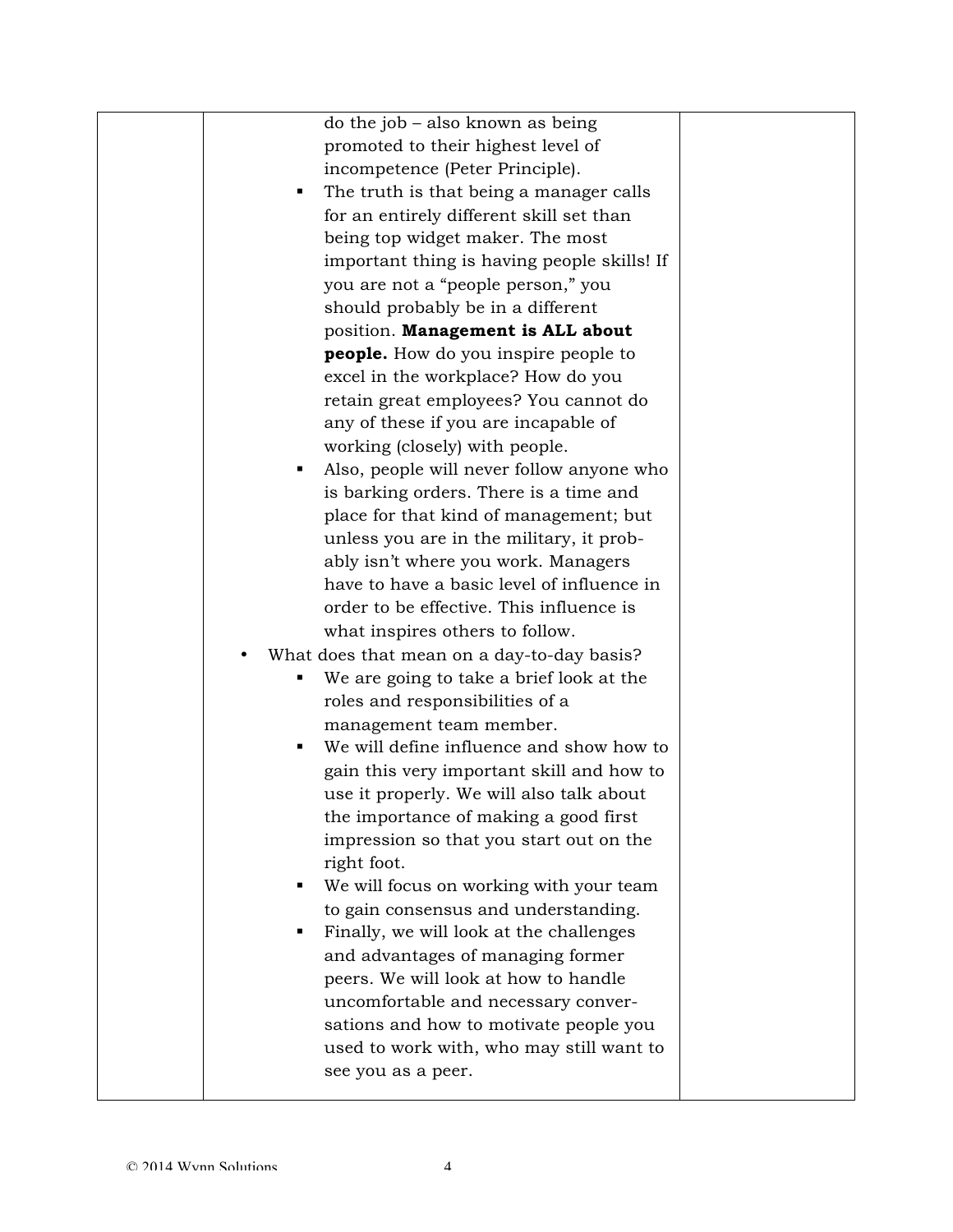| $20 - 30$ | What Every Manager SHOULD Know (to stay out of                                                                                                                                                                                                                                                                                                                                                                                                                                                                                                                                                 | PowerPoint Slide              |
|-----------|------------------------------------------------------------------------------------------------------------------------------------------------------------------------------------------------------------------------------------------------------------------------------------------------------------------------------------------------------------------------------------------------------------------------------------------------------------------------------------------------------------------------------------------------------------------------------------------------|-------------------------------|
| min       | trouble)                                                                                                                                                                                                                                                                                                                                                                                                                                                                                                                                                                                       | #5                            |
|           | <b>Manage People and Processes</b>                                                                                                                                                                                                                                                                                                                                                                                                                                                                                                                                                             |                               |
|           | Your primary function is to manage people and<br>processes. This means holding yourself and<br>others accountable to policies, procedures, and<br>behavioral standards. To accomplish this, you<br>must first know what they are and then lead by<br>example. Your people are always watching you<br>and will follow your lead for better or worse. If<br>you show up late every day with a bad attitude,<br>over time, they will too.                                                                                                                                                         | Participant<br>Guide pp. 3-11 |
|           | You are the face of the company for many of<br>your employees. The truth is that people don't<br>work for companies. They work for their direct<br>supervisors. The No. 1 reason people leave an<br>organization is because of their direct supervisor.<br>Don't be the reason good people leave. Bad<br>people will stick around forever, if we let them.<br>The good ones have options and they know it!<br>Activity - Write down the name of your<br>favorite manager ever. What did this person<br>do that made him or her your favorite?<br>Now, ask yourself - Am I at least doing that? | PowerPoint Slide<br>#6        |
|           | <b>Enforcing the Rules</b><br>No one wants to be the bad guy or maybe they<br>do! (Don't think that isn't the reason some people<br>got into management in the first place!) Unfortu-<br>nately, a big part of our responsibility as<br>managers is to enforce the rules. Organizations<br>have rules to maintain order and professsional<br>business practices; this company is no different.                                                                                                                                                                                                 | PowerPoint Slide<br>#7        |
|           | We have to follow laws set by the government<br>and rules (policies) established by the company.<br>Here are some of the most important employ-<br>ment laws to know, as they will get you in the<br>most trouble - personally, professionally, and<br>financially! (For more detailed information on<br>each law, please contact the Human Resources<br>department.)                                                                                                                                                                                                                          |                               |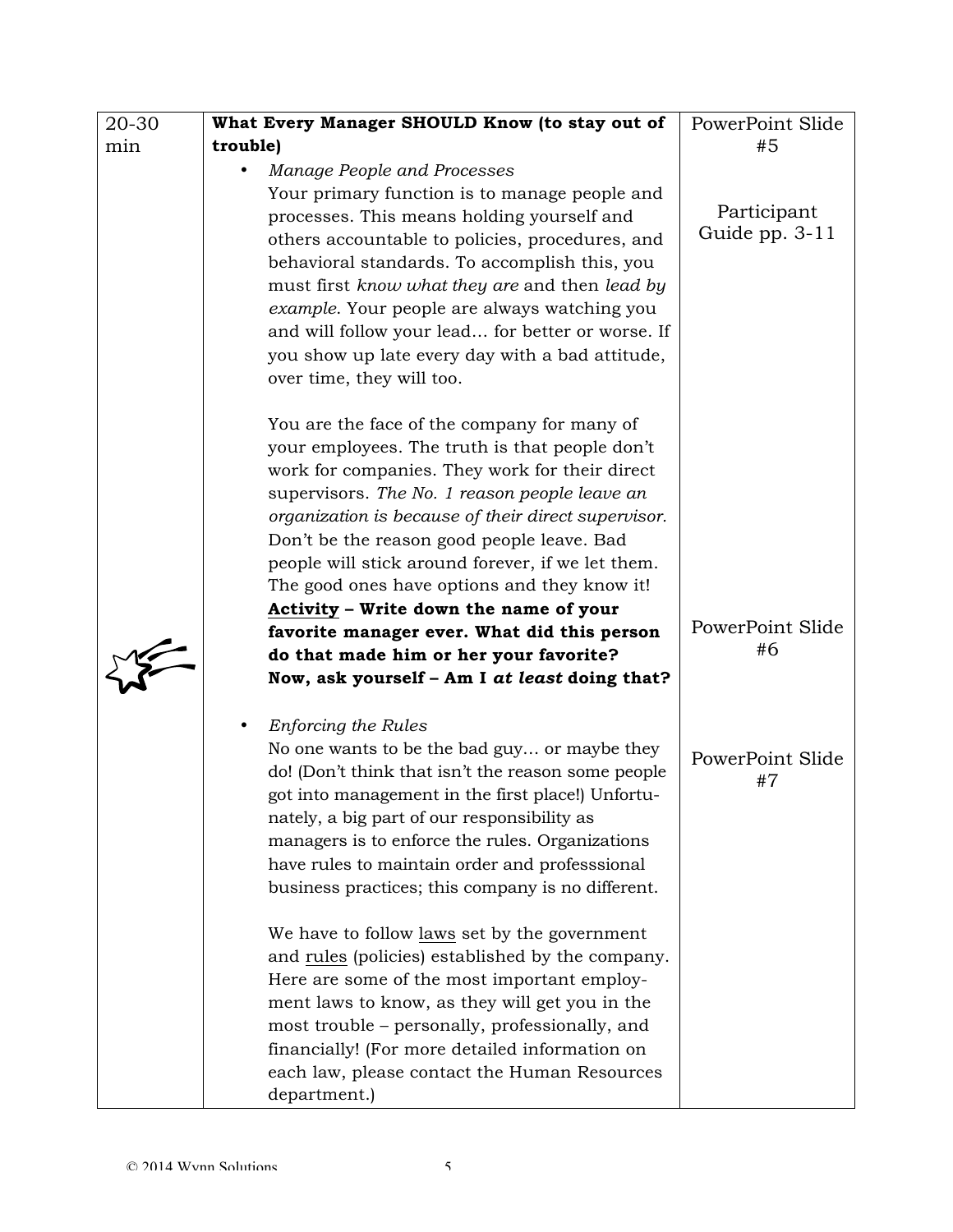| HR Laws & Duty to Act                                 |  |
|-------------------------------------------------------|--|
| $\checkmark$ The Civil Rights Act of 1964             |  |
| <b>Title VII</b> – This portion of the CRA<br>$\circ$ |  |
| covers equal employment opportunity                   |  |
| for all and ensures that we do not                    |  |
| allow harassment or discrimination of                 |  |
| any employee by any employee,                         |  |
| manager, contractor, or customer                      |  |
| based on:                                             |  |
| $\leftarrow$ Race                                     |  |
| $\overline{\phantom{a}}$ Sex (including sexual        |  |
| harassment, which we will cover in                    |  |
| a minute)                                             |  |
| $\overline{4}$ Age (over age 40)                      |  |
| $\textcolor{red}{\bullet}$ Religion*                  |  |
| $\frac{1}{\sqrt{2}}$ National origin                  |  |
| $\overline{\phantom{a}}$ Disability*                  |  |
| $\frac{1}{\sqrt{2}}$ Military status                  |  |
| $\textcolor{red}{\bullet}$ Pregnancy (1993) – cannot  |  |
| discriminate when making                              |  |
| employment or assignment                              |  |
| decisions based on pregnancy.                         |  |
| *Disability and Religion – Reasonable                 |  |
| accommodations must be made when                      |  |
| requested. This does NOT mean that                    |  |
| every accommodation will be made.                     |  |
| <i>**Do NOT make assumptions about</i>                |  |
| someone's physical and/or mental                      |  |
| abilities.                                            |  |
| **DO NOT diagnose someone as                          |  |
| having a disability or mental/physical                |  |
| illness. It will get you sued! For                    |  |
| example, you can say that you think                   |  |
| someone has a drinking problem                        |  |
| based on your observations (smelling                  |  |
| like alcohol, failing a drug/alcohol                  |  |
| test, etc.). You CANNOT call the                      |  |
| person an alcoholic. This is making a                 |  |
| diagnosis you are not qualified to                    |  |
| make.                                                 |  |
|                                                       |  |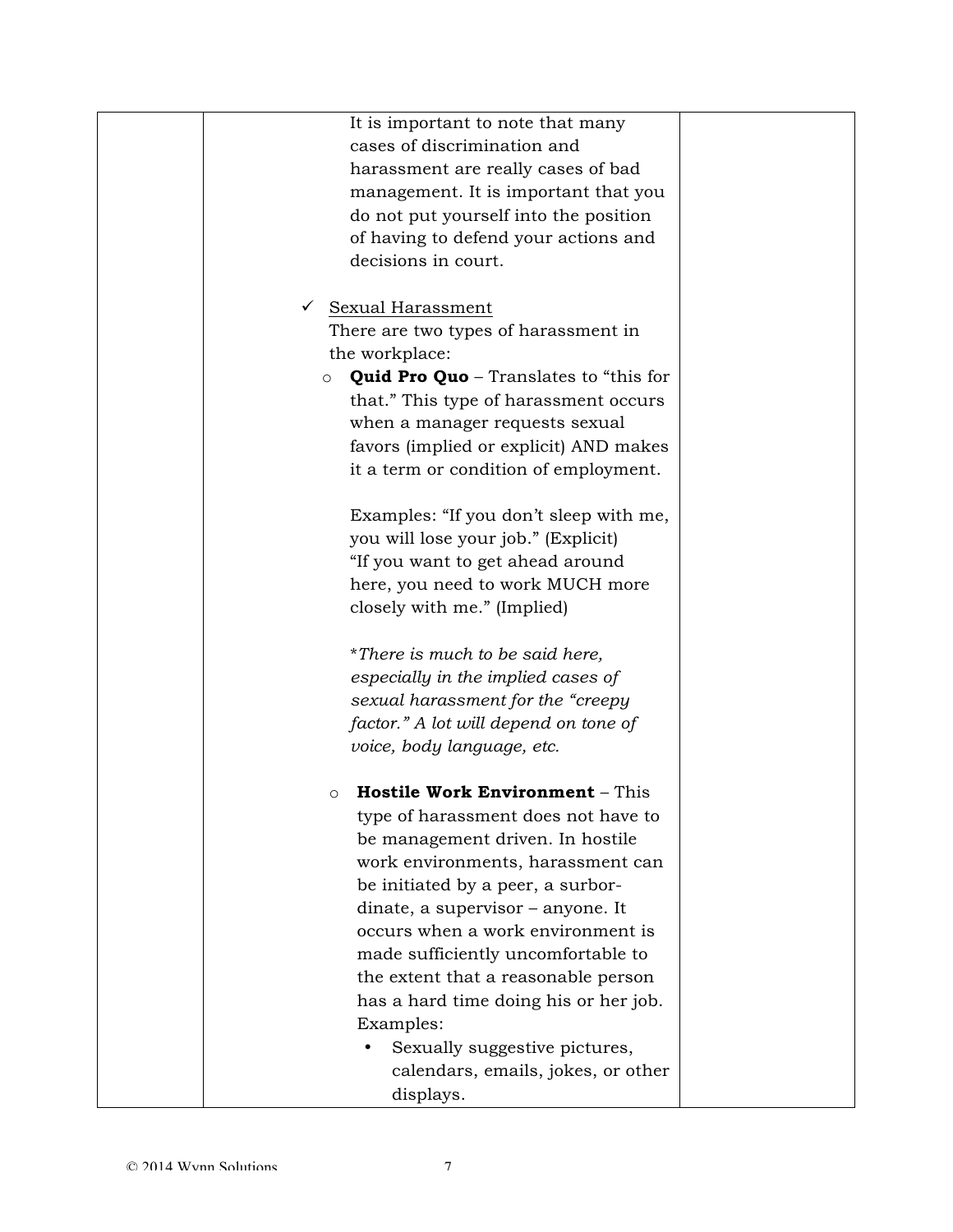| Repeated instances of asking out<br>$\bullet$            |  |
|----------------------------------------------------------|--|
| a co-worker who has already                              |  |
| expressed disinterest.                                   |  |
|                                                          |  |
| **This type of harassment can be                         |  |
| reported by anyone, whether or not                       |  |
| he or she was the intended victim.                       |  |
| **Usually one case does not indicate                     |  |
| harassment, unless that one                              |  |
| instance is SO extreme that a person                     |  |
| fears for his or her personal safety                     |  |
| (sexual assault).                                        |  |
| **Hostile Work Environment extends                       |  |
| beyond the realm of sexual harass-                       |  |
| ment to include all protected                            |  |
| classes.                                                 |  |
|                                                          |  |
| The bottom line is this $-$ People do not come to        |  |
| work to be harassed or discriminated against.            |  |
| They are here to do a job. Your job as manager is        |  |
| to make sure that they can DO that job as                |  |
| effectively as possible. You have a LEGAL duty           |  |
| to act when you learn of any violations of               |  |
| law, policy, or safety. You can learn about              |  |
| these violations through $(1)$ direct observation; $(2)$ |  |
| direct complaint; or (3) third-party complaint.          |  |
|                                                          |  |
| Employees may file EEO complaints through you,           |  |
| their manager, with Human Resources/EEO                  |  |
| department, or through the EEOC department               |  |
| (external). DO NOT tell employees that they              |  |
| cannot go to HR or to the EEOC.                          |  |
| Other Employment Laws:                                   |  |
| $\checkmark$ FMLA – The Family and Medical Leave         |  |
| Act provides an employee up to 12 weeks                  |  |
| of protected leave for qualified family                  |  |
| events. This leave may be paid or unpaid.                |  |
| Employees qualify for this leave when                    |  |
| they have been employed:                                 |  |
| For 12 months, AND                                       |  |
| 1,250 hours                                              |  |
| $\checkmark$ FLSA – The Fair Labor Standards Act is a    |  |
|                                                          |  |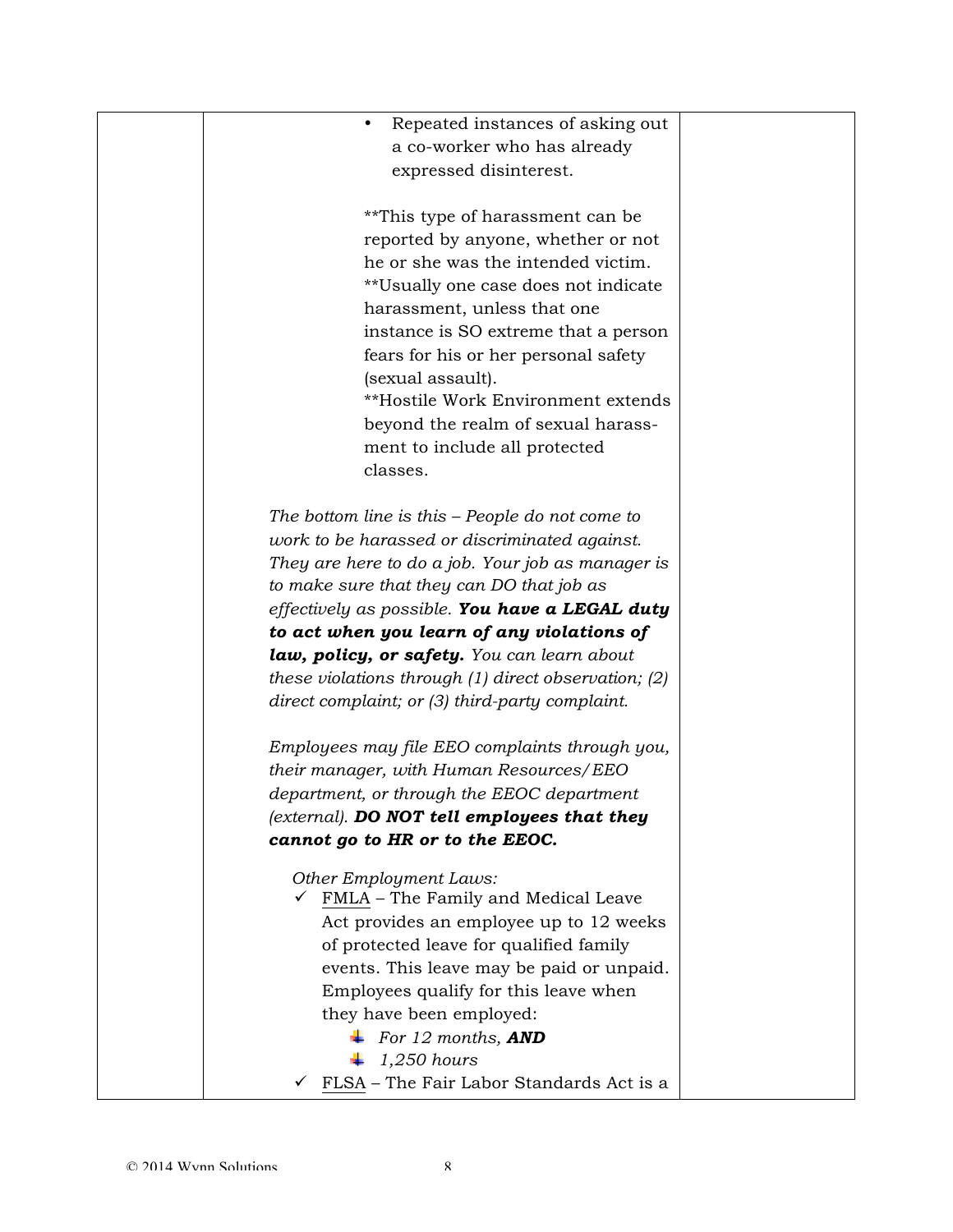| United States federal law that was                       |  |
|----------------------------------------------------------|--|
| enacted in 1938. Amendments have been                    |  |
|                                                          |  |
| made to this law since it was passed. It                 |  |
| establishes minimum wage, overtime                       |  |
| pay, recordkeeping, and child labor                      |  |
| standards affecting full-time and part-                  |  |
| time workers in the private sector and in                |  |
| federal, state, and local governments.                   |  |
| Non-exempt employees must be paid                        |  |
| overtime when it is worked in accordance                 |  |
| with the Fair Labor Standards Act.                       |  |
| Overtime should be scheduled and                         |  |
| approved <i>before</i> it is worked.                     |  |
| <b>**Please contact Human Resources to</b>               |  |
| determine an employee's FLSA status                      |  |
| (exempt v. non-exempt).                                  |  |
| $\checkmark$ HIPAA – The Health Insurance Portability    |  |
| and Accountability Act (1996) was passed                 |  |
| by Congress with goals to protect the                    |  |
| privacy and security of medical records,                 |  |
| including:                                               |  |
| $\overline{\phantom{a}}$ Physical or mental health       |  |
| conditions                                               |  |
| $\downarrow$ Provision of health care services           |  |
| $\overline{\phantom{a}}$ Payment for provision of health |  |
| care                                                     |  |
| <i>*The bottom line is this – if it pertains to</i>      |  |
| someone's health keep your mouth                         |  |
| closed. Do not partake in office gossip nor              |  |
| spread information about someone else's                  |  |
| medical history or condition.                            |  |
|                                                          |  |
| Policies and Procedures                                  |  |
| Do you know what they are? Do you know                   |  |
| where to find them? If you haven't reviewed              |  |
| them since your own orientation, it is time              |  |
| to dust them off and look them over. You                 |  |
| cannot hold someone accountable for                      |  |
| things you don't know or understand                      |  |
| yourself. Also, policies are updated from                |  |
| time to time. Be familiar with the changes               |  |
| and how they affect you and your staff.                  |  |
|                                                          |  |
|                                                          |  |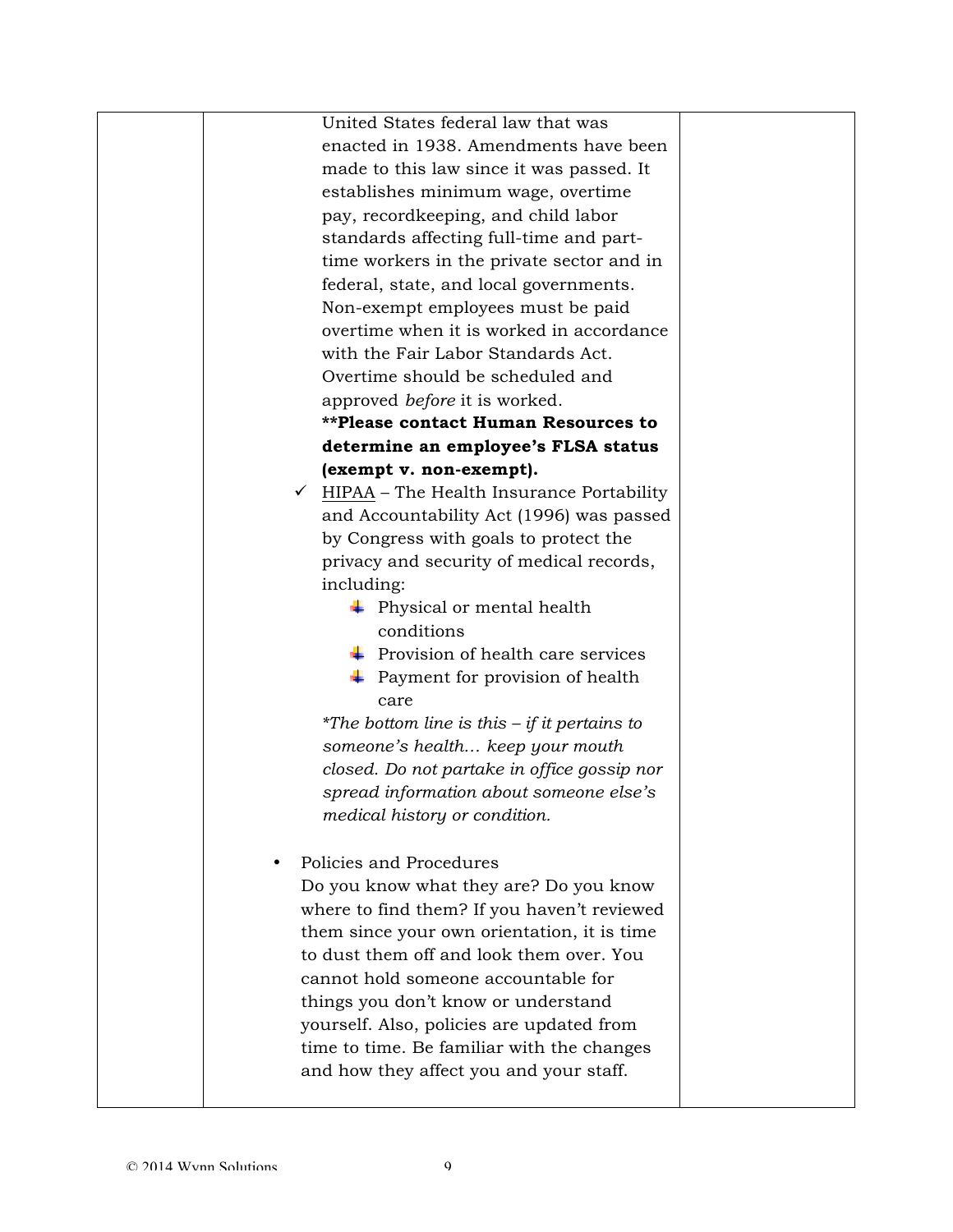| Discipline Process<br>$\bullet$<br>Knowing policies and where to find them<br>will help you when following the discipline<br>process. Each policy firmly outlines the<br>correct procedure when a policy is violated.<br>Following the policies will ensure that you<br>remain fair and are not seen as discrim-<br>inatory when handing down disciplinary<br>rulings.<br>Act as a source of information for<br>employees.<br>Do not be the roadblock to information! Share<br>what you can openly. Employees are much<br>more likely to be on board with changes when<br>they understand where they come from, how<br>the changes affect them, and that YOU are on<br>board too.<br>Be careful that you don't share too MUCH<br>information with your staff. Letting your staff<br>know your "true" feelings can sometimes be | PowerPoint Slide<br>#8<br>Participant<br>Guide p. 12 |
|--------------------------------------------------------------------------------------------------------------------------------------------------------------------------------------------------------------------------------------------------------------------------------------------------------------------------------------------------------------------------------------------------------------------------------------------------------------------------------------------------------------------------------------------------------------------------------------------------------------------------------------------------------------------------------------------------------------------------------------------------------------------------------------------------------------------------------|------------------------------------------------------|
| demoralizing and can adversely affect<br>productivity.<br>Leading by Example - They are watching                                                                                                                                                                                                                                                                                                                                                                                                                                                                                                                                                                                                                                                                                                                               | PowerPoint Slide<br>#9                               |
| you!<br>Leading by example, as we have discussed, is<br>very important for a manager. People are<br>always watching, including your own staff,<br>peers, and managers. People will follow your<br>lead – whether it's good or bad! Make sure that<br>you are being the example you expect in others.                                                                                                                                                                                                                                                                                                                                                                                                                                                                                                                           |                                                      |
| Professionalism - Goes beyond just looking<br>good. Appearance is very important. But<br>have you ever seen someone who really<br>looked the part, but when they opened their<br>mouth you could tell they were completely<br>incompetent? Have you ever worked for that<br>person? How did that affect your morale?<br>Your productivity? There is so much more<br>to being seen as a competent professional.<br>Here are the five keys to professionalism:                                                                                                                                                                                                                                                                                                                                                                   | PowerPoint Slide<br>#10                              |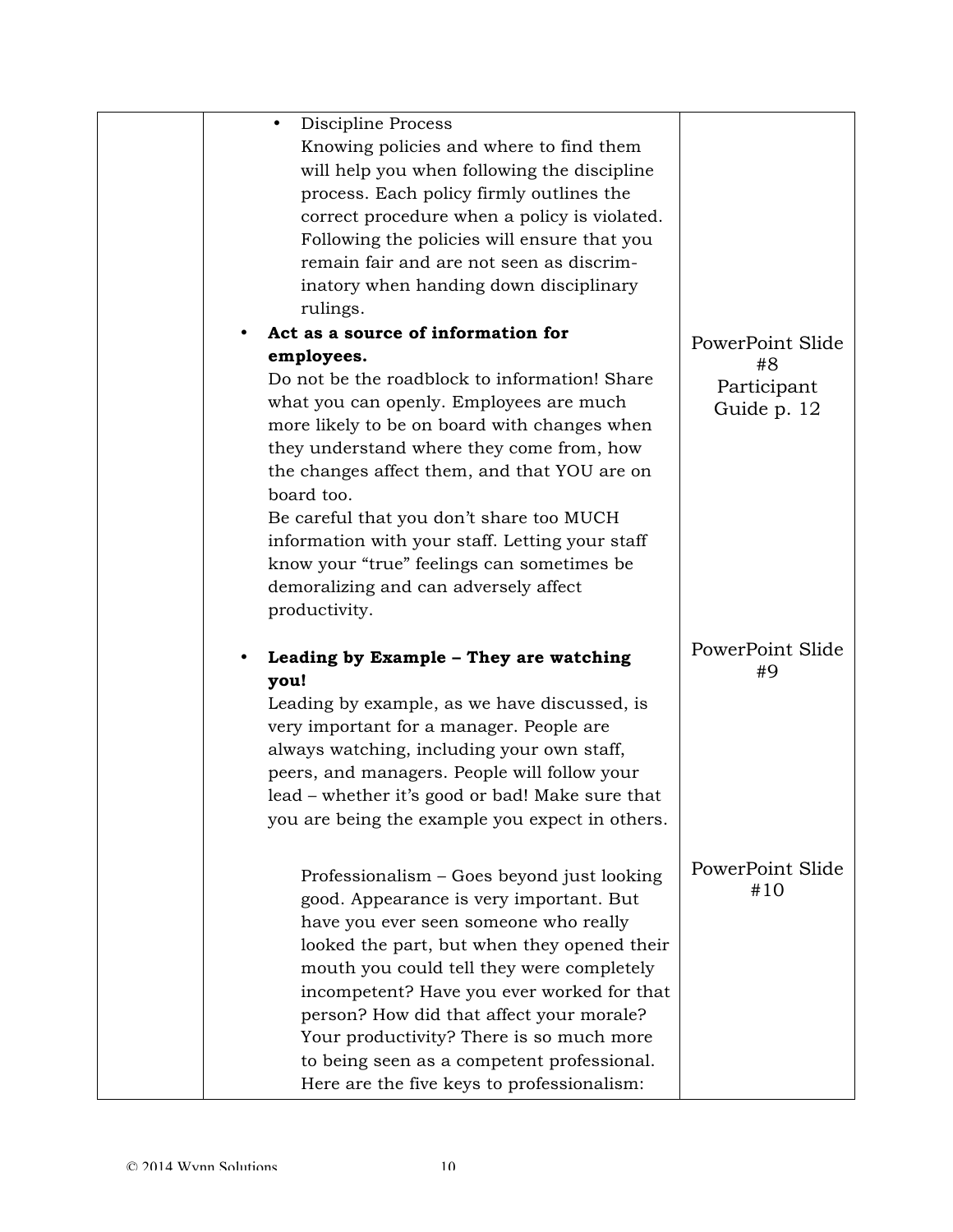| $15 \text{ min}$ | <b>SMART Objectives</b><br>Setting effective goals<br>If we don't know where we are going, then we<br>will never know when we get there. When<br>setting goals and objectives, always begin with                                                                                                                                                                                                                                                                                                                                                                                                                                                                                                                                                                                                                                                                                                                                                                                                                                                                                                                                                                                                                                                                                                                                                                                                                                                                                                   | Participant<br>Guide p. 13<br>PowerPoint Slide<br>#12 |
|------------------|----------------------------------------------------------------------------------------------------------------------------------------------------------------------------------------------------------------------------------------------------------------------------------------------------------------------------------------------------------------------------------------------------------------------------------------------------------------------------------------------------------------------------------------------------------------------------------------------------------------------------------------------------------------------------------------------------------------------------------------------------------------------------------------------------------------------------------------------------------------------------------------------------------------------------------------------------------------------------------------------------------------------------------------------------------------------------------------------------------------------------------------------------------------------------------------------------------------------------------------------------------------------------------------------------------------------------------------------------------------------------------------------------------------------------------------------------------------------------------------------------|-------------------------------------------------------|
|                  | Character - Who you are and what<br>you stand for. Are you living and<br>working with integrity? Are you a<br>person of your word?<br>$\overline{\phantom{a}}$ Competence – Do you actually have<br>the skills required to do your job? If<br>not, people will notice and they won't<br>want to follow you. If you don't have<br>them, do whatever it takes to obtain<br>them.<br>Attitude - Your attitude is conta-<br>gious. If it is positive, people will<br>want to be around you. If not, people<br>will NOT want to be around you AND<br>you will start to impact their own<br>attitudes. Negativity kills motivation.<br>$\overline{\phantom{a}}$ Conduct – Are you holding yourself<br>to the same high standards you set<br>for others? If not, they won't follow<br>you anywhere.<br>$\overline{\phantom{a}}$ Excellence – Strive to obtain excel-<br>lence in all that you do. It sets a<br>great example for others to follow.<br>Communication<br>Remember, it's not always WHAT you say,<br>but how you say it that matters most. Only<br>7% of our communication is verbal. That<br>leaves 93% up for interpretation based on<br>your attitude, body language, and tone of<br>voice.<br>Be mindful of your verbal, nonverbal, and<br>especially written communication skills.<br>Written communication of any kind can<br>become a permanent record at your<br>company. What does it say about you? If<br>your communication skills are rusty, do<br>what you can to sharpen them! | PowerPoint Slide<br>#11                               |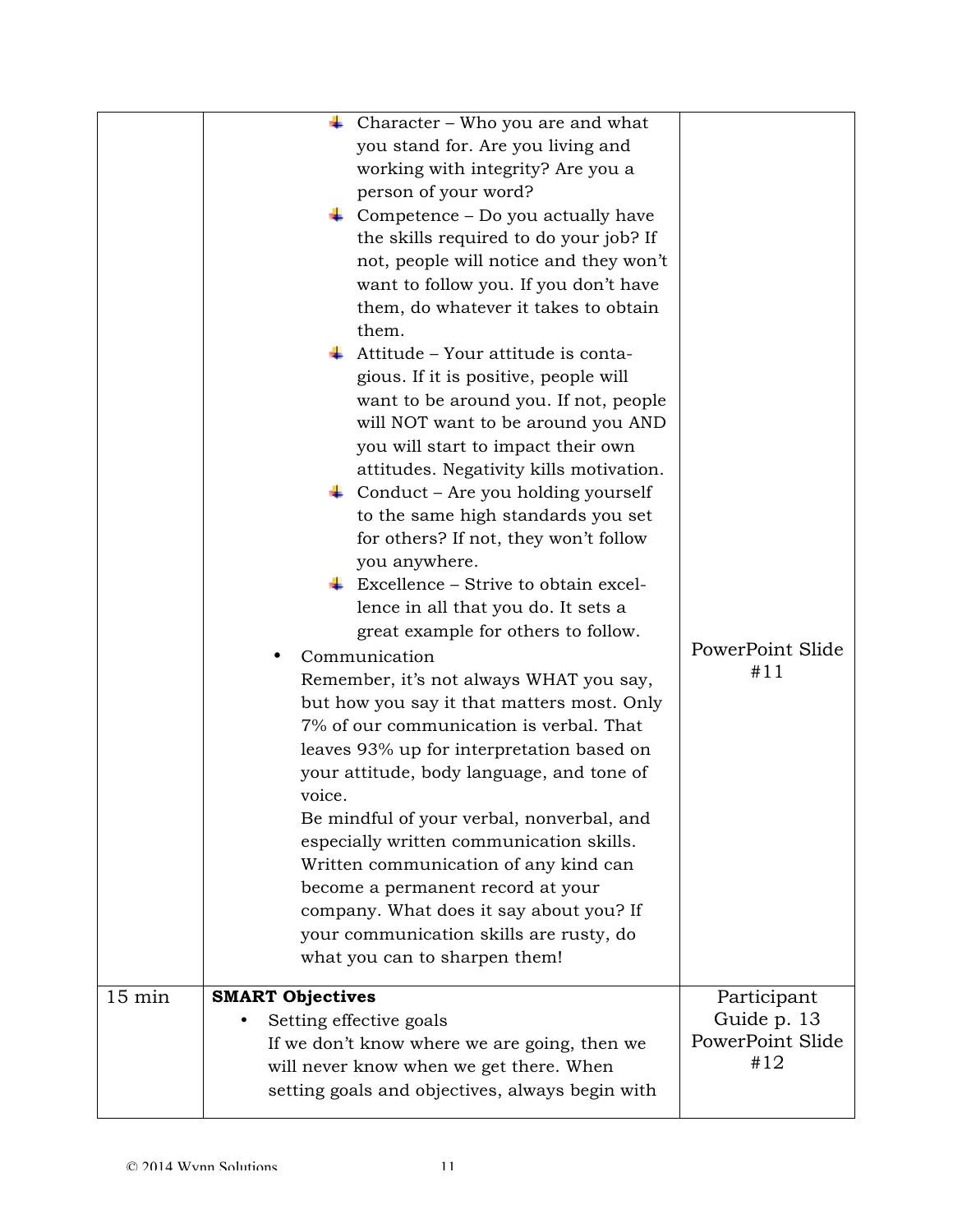| the ending in mind (the desired outcome). Make                                  |  |
|---------------------------------------------------------------------------------|--|
| sure you make your goals SMART:                                                 |  |
| $\frac{1}{2}$ Specific                                                          |  |
| Measurable                                                                      |  |
| <b>Action-oriented</b>                                                          |  |
| $\textcolor{red}{\blacksquare}$ Realistic                                       |  |
| Time-bound                                                                      |  |
| By using these criteria when setting our                                        |  |
| goals, we will have not only an idea of where                                   |  |
| we are going but the complete turn-by-turn                                      |  |
|                                                                                 |  |
| of how we plan to get there.                                                    |  |
| Consider the most famous time of year for                                       |  |
| goal setting - New Year's resolutions. How                                      |  |
| many of you have made these? How many of                                        |  |
|                                                                                 |  |
| you have kept them? How many of you had                                         |  |
| already blown them by Jan. 2nd?                                                 |  |
| The biggest problem with resolutions is that                                    |  |
| they are WAY too broad. The most common                                         |  |
| resolution is "I want to lose weight."                                          |  |
| Ok how much weight? Is one pound                                                |  |
| enough? It is technically a "loss"? If we                                       |  |
| make our goals much more SPECIFIC, then                                         |  |
|                                                                                 |  |
| we know how much we want to lose, so that<br>we will know when we have done it. |  |
|                                                                                 |  |
| Specific – "I want to lose weight"                                              |  |
| Measurable - "I want to lose 25 pounds."                                        |  |
| Okay, now we know where we are going. But                                       |  |
| how are we going to get there?                                                  |  |
| Action-Oriented – "I want to lose 25 pounds                                     |  |
| without diet or exercise" (which, by the way,                                   |  |
| pretty much leaves disease - no fun, I                                          |  |
| guarantee).                                                                     |  |
| Realistic – Is it realistic to lose weight                                      |  |
| without diet, exercise, or a tapeworm? Not                                      |  |
| really. So let's say, "I want to lose 25 pounds                                 |  |
| by increasing my workouts to three days per                                     |  |
| week and joining Weight Watchers." Can we                                       |  |
| do that? Of course.                                                             |  |
| Time-bound – How long are we going to do                                        |  |
| this? The biggest problem with meeting or                                       |  |
| exceeding goals is setting unrealistic                                          |  |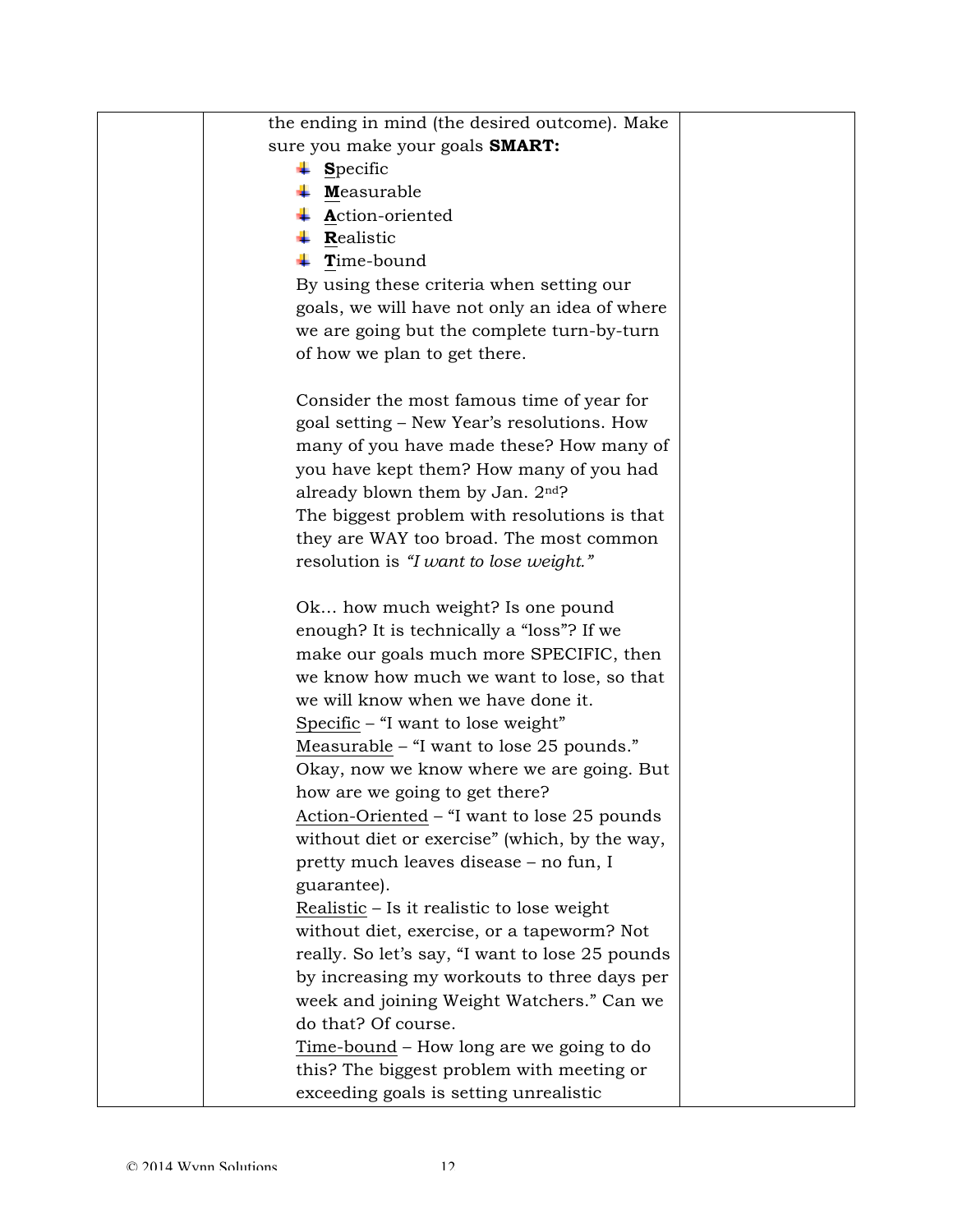|       | expectations. Am I going to lose 25 pounds<br>in a month? Perhaps, but popular medical<br>belief is that it is extremely unhealthy and<br>could cause more problems. So, we set a<br>realistic time frame. "I want to lose 25<br>pounds over the next 12 months by<br>exercising three days a week and joining<br>Weight Watchers."<br>Now we have a realistic goal AND a plan to<br>achieve it. From there we can break it down<br>into even smaller pieces. To lose 25 pounds<br>in one year, we need to lose a little over two<br>pounds per month. Is that doable? Abso-<br>lutely. Will we know once we have reached<br>our goal? If we own a scale and have taken<br>our beginning (baseline) measurement, then<br>yes.                                                                                                                                                                                                                                                                                  |  |
|-------|----------------------------------------------------------------------------------------------------------------------------------------------------------------------------------------------------------------------------------------------------------------------------------------------------------------------------------------------------------------------------------------------------------------------------------------------------------------------------------------------------------------------------------------------------------------------------------------------------------------------------------------------------------------------------------------------------------------------------------------------------------------------------------------------------------------------------------------------------------------------------------------------------------------------------------------------------------------------------------------------------------------|--|
|       | Activity – Create a sample SMART goal of<br>your own!<br>Goals and objectives come from the company's<br>goals and objectives. As a department, we<br>create our goals and objectives to help meet the<br>company's overall goals and objectives. The<br>process is exactly the same as I outlined.<br>Since departments set goals based on the<br>company goals, it stands to reason that we will<br>set individual goals to help meet the depart-<br>ment goals. We, of course, must know what<br>these goals are in order to help meet them.<br>(Again, don't block information.)<br>Don't set unattainable goals and then ding<br>$\bullet$<br>people for them! This is productivity murder. If<br>you are known to do this - and believe me when<br>I tell you that EVERYONE will know if you do -<br>then your staff members will never be as<br>productive as they could be. They will most<br>likely "retire-in-place" as long as possible, since<br>it wouldn't remotely matter if they tried or not. |  |
| 5 min | <b>Problem Solving</b><br>Identify problems or potential problems:                                                                                                                                                                                                                                                                                                                                                                                                                                                                                                                                                                                                                                                                                                                                                                                                                                                                                                                                             |  |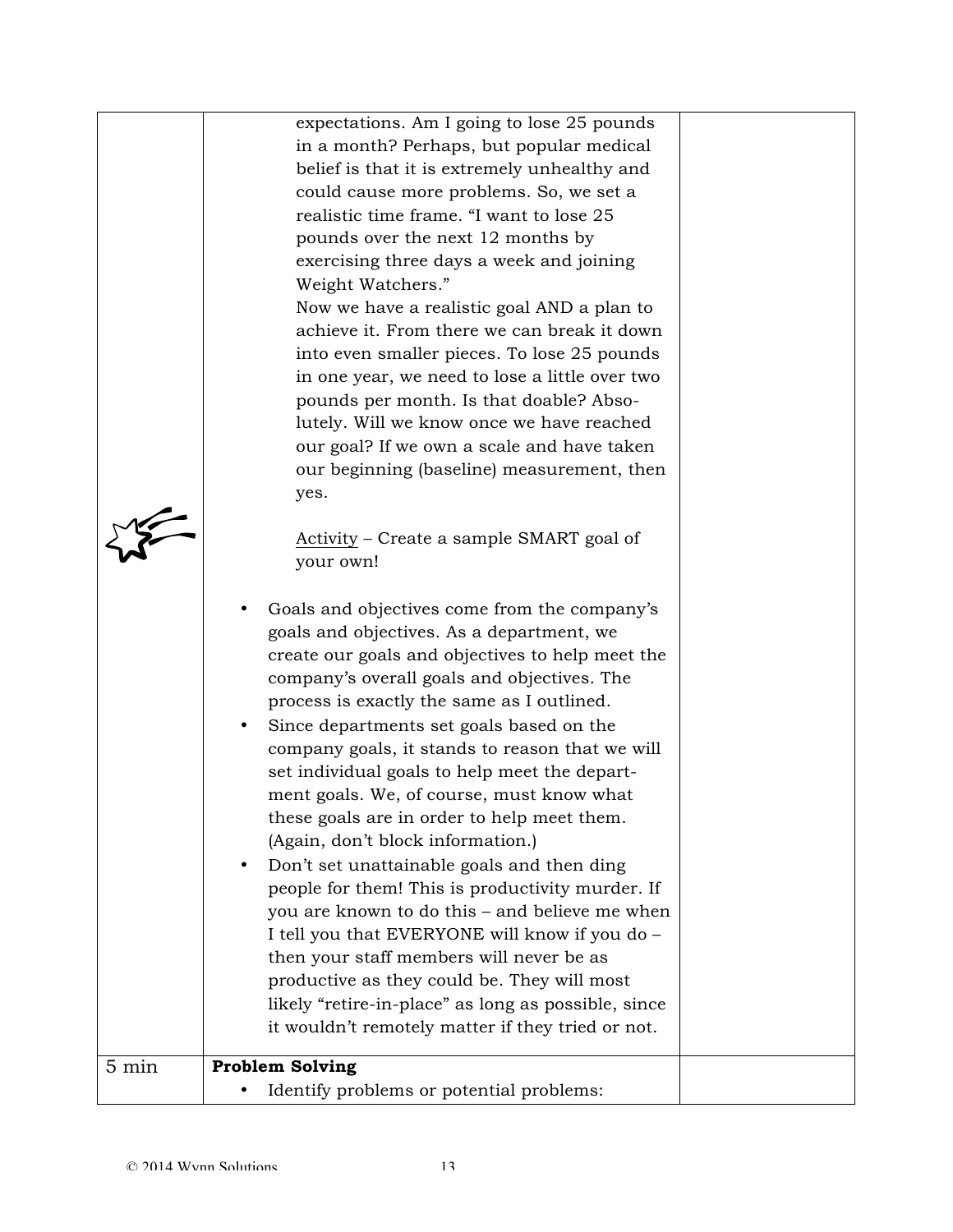|        | Utilize strategic thinking skills to analyze the                                                      |                  |
|--------|-------------------------------------------------------------------------------------------------------|------------------|
|        | problem from all angles. If you are not a "big-                                                       |                  |
|        | picture" thinker, find someone who is and                                                             |                  |
|        | partner with that person!                                                                             |                  |
|        | Recommend solutions<br>$\bullet$                                                                      |                  |
|        | Include all areas of impact (financial,                                                               |                  |
|        | human capital, time, etc.)                                                                            |                  |
|        | When looking at possible solutions, remember                                                          |                  |
|        | to brainstorm without restriction to come up                                                          |                  |
|        | with creative ideas and suggestions. THEN                                                             |                  |
|        | focus on the impact and reality; narrow your                                                          |                  |
|        | solutions down to the realistic, and make your                                                        |                  |
|        | recommendations for action.                                                                           |                  |
|        | Put solutions into action. (At this time it<br>٠                                                      |                  |
|        | transfers over to project management.)                                                                |                  |
|        | Lay out the project from beginning to end,                                                            |                  |
|        | remembering to begin with the end in mind. I                                                          |                  |
|        | prefer to create the desired outcome and work                                                         |                  |
|        | backwards to establish my timeline.                                                                   |                  |
|        |                                                                                                       |                  |
| 20 min | Project and Schedule Management (without micro-                                                       | Participant      |
|        |                                                                                                       |                  |
|        | managing)                                                                                             | Guide pp. 14-15  |
|        | Time management for self and staff                                                                    |                  |
|        | *First, let's remember that time management                                                           | PowerPoint Slide |
|        | does not refer to an employee's ability to show                                                       | #13              |
|        | up on time. That is called reliability.                                                               |                  |
|        | Time management for yourself and your staff                                                           |                  |
|        | hinges on your ability to effectively prioritize                                                      |                  |
|        | tasks to meet the goals of the project. Priorities                                                    |                  |
|        | should fall into one of the following categories,                                                     |                  |
|        | and they should be handled in this order:                                                             |                  |
|        | [Insert Covey Time Management Matrix]                                                                 |                  |
|        | Important and Urgent (Necessity)<br>Ι.                                                                |                  |
|        | II.<br>Important and Not Urgent (Quality and                                                          |                  |
|        | Personal Leadership)                                                                                  |                  |
|        | III.<br>Not Important but Urgent (Deception)                                                          |                  |
|        | IV.<br>Not Important and Not Urgent (Waste) –                                                         |                  |
|        | All tasks or activities in this quadrant                                                              |                  |
|        | should be avoided at all costs as they are                                                            |                  |
|        | time wasters.                                                                                         |                  |
|        | Activity – On a separate sheet of paper, list all<br>of your daily activities and projects (be honest |                  |